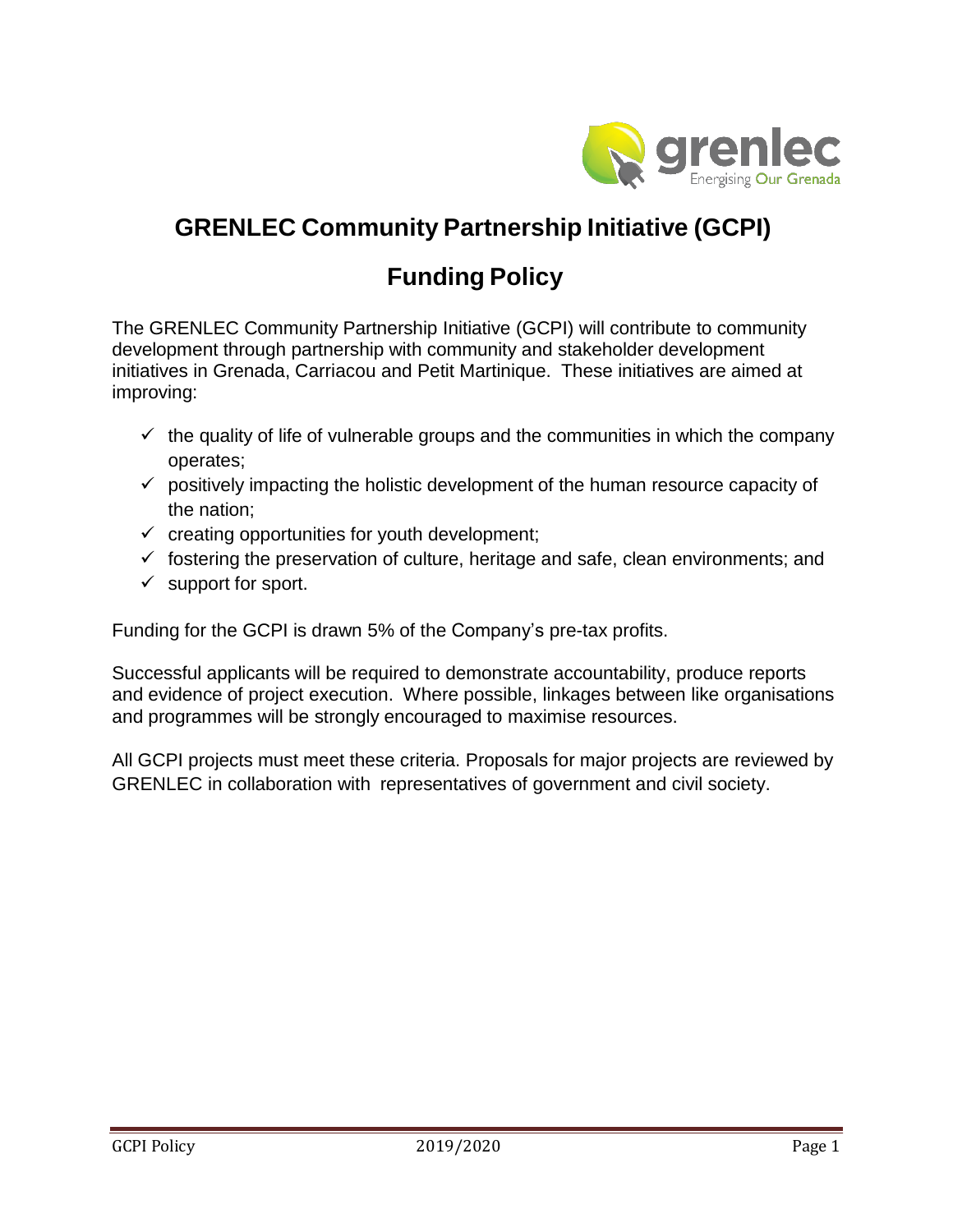# **Priority Areas:**

- **Social Services/Community Development**  established, sustainable developmental projects; infrastructural and other sustainable programmes to benefit vulnerable communities.
- **Education**  broad-based developmental programmes to benefit schools, vulnerable groups and the wider community; programmes that contribute to the development of our nation's human resource capital.
- **Environment**  projects that serve to develop awareness or preserve land-based and marine resources for the benefit of communities.
- **Science and Technology/Energy –** programmes and projects that encourage innovation; programmes that promote interest in these areas.
- **Sport**  infrastructural and/or developmental initiatives of umbrella sporting associations and recognised stakeholders.
- **Arts, Heritage and Culture**  national and parish events; developmental programmes.

## **Areas of Interest**

- **Youth**  programmes that contribute to the holistic development of youth
- **Health**  Tangible projects/programmes that enhance the accessibility of health care and/or target specific vulnerable groups or chronic diseases; specific health emergencies referred through umbrella health organisations
- **Agriculture**  programmes that aid the sustainability of the sector
- **Tourism**  programmes to promote sustainability and which also have identifiable benefits to the national community
- **Carriacou**
- **Petite Martinique**

### **Scope of Funding**

To qualify for funding, subject to budgetary allowances, projects/programmes will be given consideration in the following circumstances:

- Initiatives that are in keeping with one of GRENLEC's priority areas or areas of interest.
- Broad-based programmes with clearly defined goals, targeted to address identifiable needs, and which directly benefit communities and/or vulnerable target groups.
- Established community projects/programmes with proven track records of success and transparency.
- Projects that satisfy an important community need, which is not adequately addressed by another institution or organisation.
- Demonstration of effective fund management by the organisation.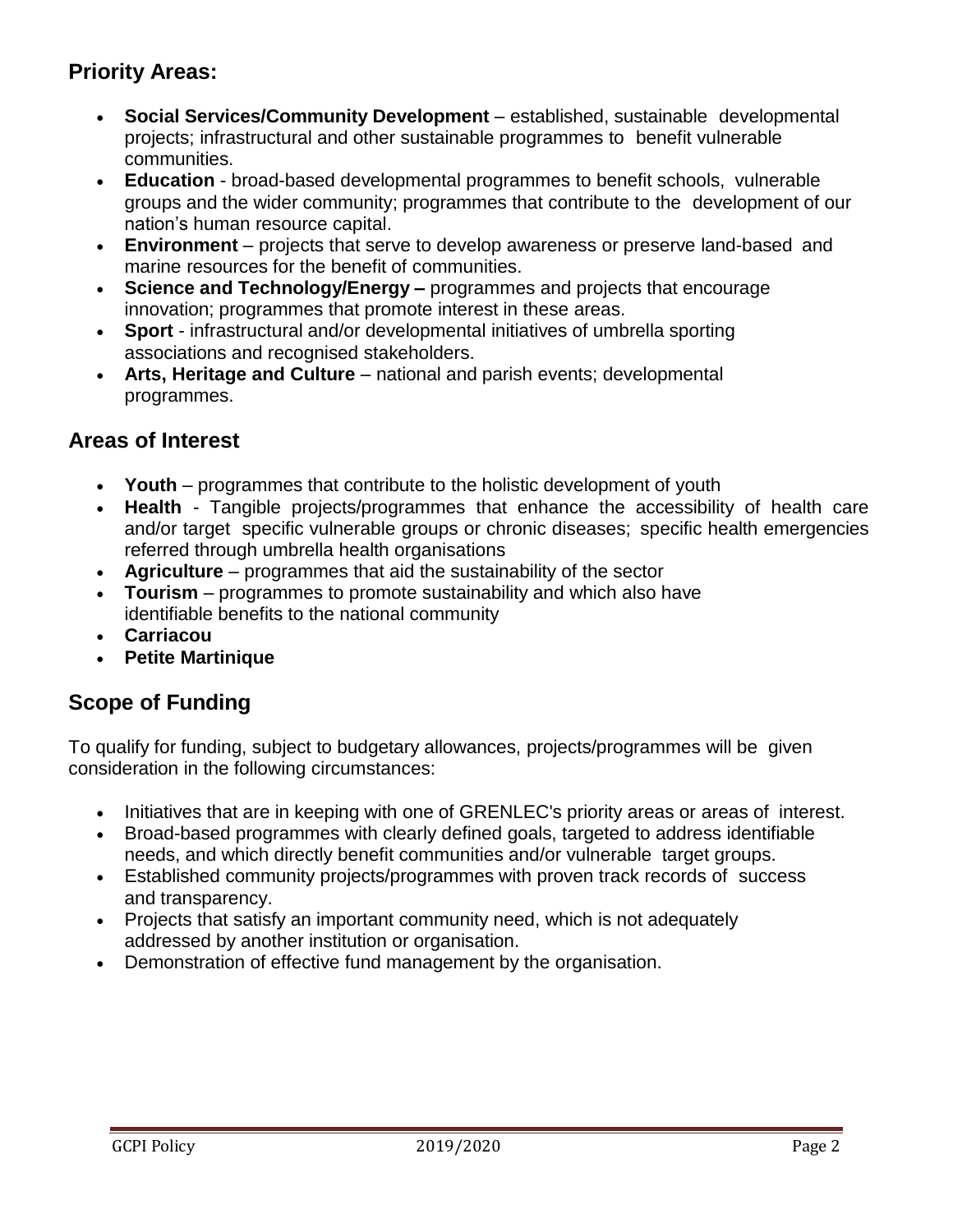- Initiatives to address preparedness, response and national disaster relief.
- Regional emergency disaster relief.
- Conferences/seminars/workshops which are of strategic relevance to our organisation, or are being undertaken for an approved national/ development purpose.
- Broad-based community outreach initiatives of established umbrella religious organisations.
- Public outreach initiatives of umbrella professional organisations.
- National competitions organised by an umbrella sporting association and/or sponsorship of national teams.

# **Outside the Scope of Funding:**

- Commercial and non-commercial events of private individuals or groups.
- Donations of electricity, utilities, maintenance costs, refreshments.
- Personal contributions to individuals/groups.
- School programmes Graduations/Speech Day/Performances.
- Travel/exchange programmes (educational, religious, professional, personal).
- Summer camps, fairs, or similar activities.
- Denominational religious missions, crusades, concerts, or other similar functions.
- Charitable endeavours that extend outside of Grenada.
- Ticket purchase for events, raffle tickets.
- Award ceremonies, dinners, parties, concerts etc.
- Door prizes and other similar activities.
- Parade/costume bands.
- Fashion and entertainment shows/modeling, pageants.
- Lobbying groups.
- Clubs funded through private membership.
- Political parties and organisations.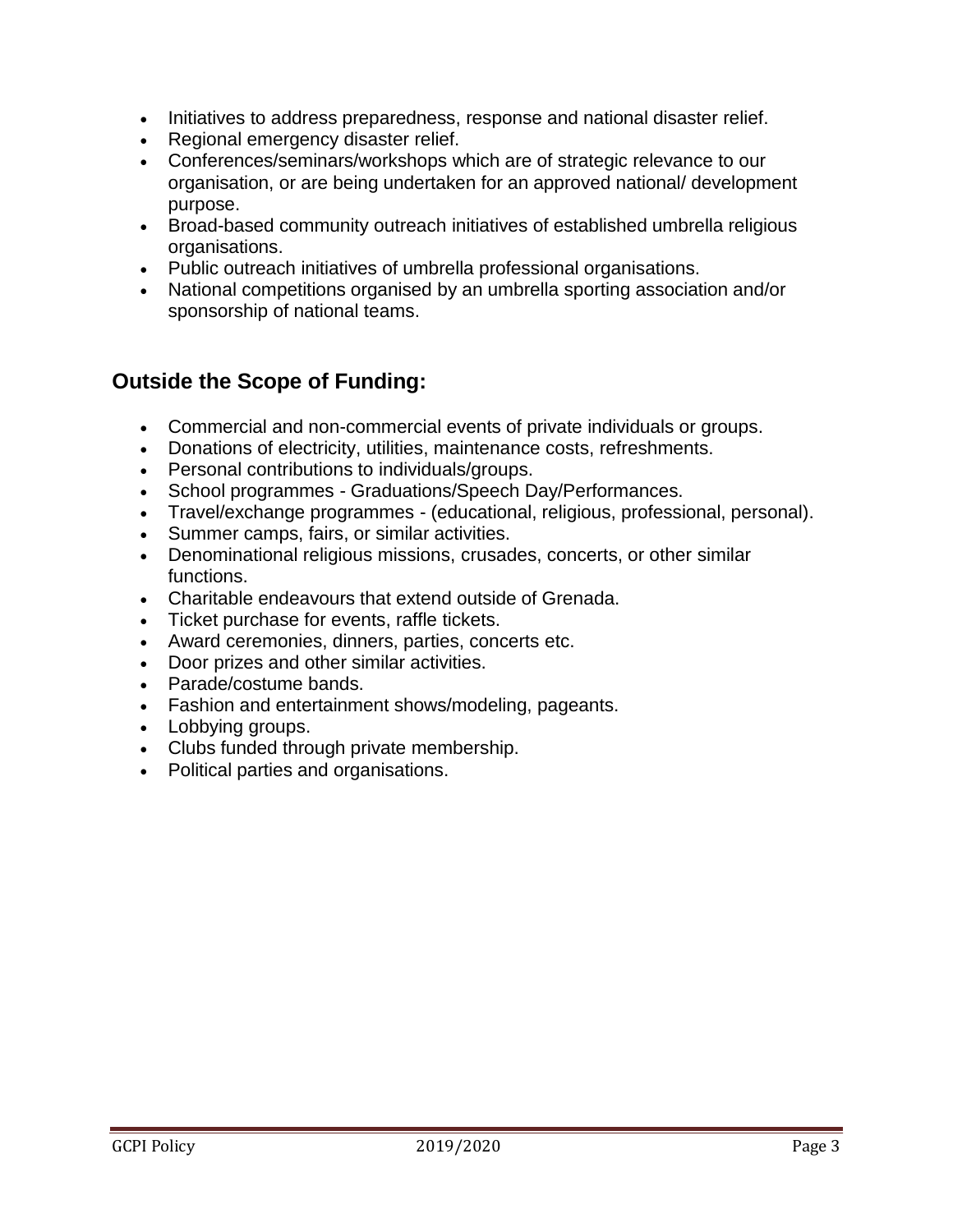# GRENLEC Community Partnership Programme (GCPI)

#### **General Conditions**

Successful applicants must agree to be bound by these conditions, which will be communicated as part of the proposal response for the GRENLEC Community Partnership Initiative. Other conditions may apply.

#### **Estimates**

Three (3) estimates are required for projects, where goods or services must be procured. This requirement will be waived where it is demonstrated that there are only one or two suppliers.

#### **Contracts with Suppliers**

Contractors must be evaluated and approved by Grenlec before being engaged for GCPI-funded projects. Successful applicants will be required to submit standard legal contracts with suppliers for infrastructural and other relevant projects. These must include a project payment schedule with measurable milestones that a GCPI project consultant can verify b e f o r e payment approvals.

Payment certificates and/or reports must be submitted before disbursement of additional payments.

#### **Implementation**

Disbursements will be issued after approval of an execution plan.

Grenlec will issue purchase orders after presentation of quotations from suppliers and will generally make direct payments to suppliers.

#### **Publicity**

Use of GRENLEC's Company name, trade names, logo, slogans and other trademarks must be specifically agreed by the Company.

Executing Agencies must present a detailed plan for publicising their project. Specific publicity requirements may be communicated.